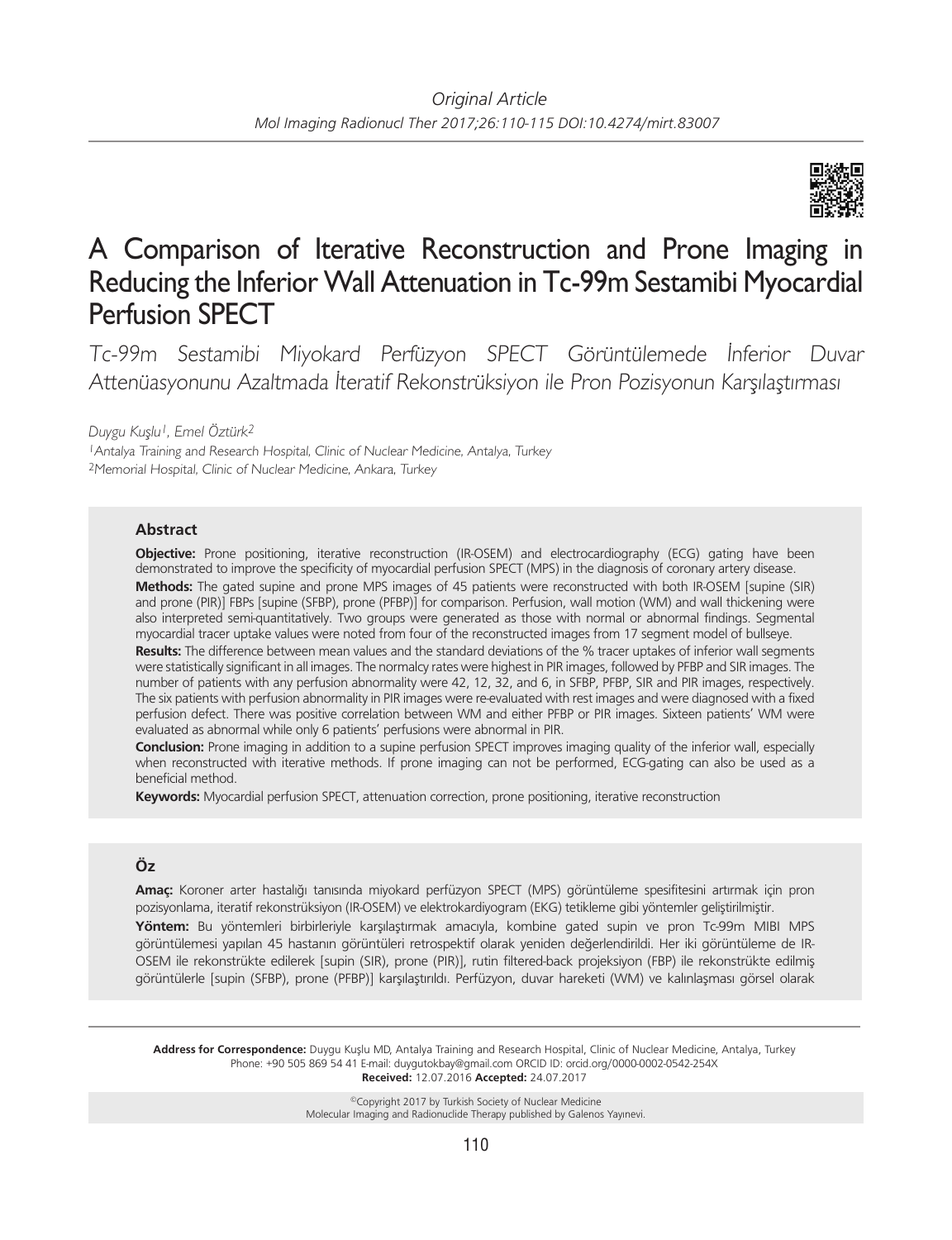# **Öz**

değerlendirilerek normal veya anormal olarak gruplandırıldı. Miyokardiyal segmental aktivite tutulum oranları 17 segment modeline göre değerlendirildi.

**Bulgular:** İnferior duvar % aktivite tutulum oranlarında dört yöntemde anlamlı farklılık bulundu. Normallik oranı en yüksek PIR görüntülerde ve takiben sırasıyla PFBP ile SIR görüntülerdeydi. Perfüzyonu anormal hasta sayısı SFBP, PFBP, SIR ve PIR görüntülerde sırasıyla 42, 12, 32 ve 6 olarak değerlendirildi. Bu altı hasta istirahat görüntüleriyle birlikte tekrar değerlendirildiğinde sabit perfüzyon defekti tespit edildi. WM ile PFBP perfüzyon ve PIR perfüzyonu arasında korelasyon tespit edildi. WM anormal olan hasta sayısı 16 iken, PIR görüntülerde perfüzyonu anormal olan hasta sayısı 6 idi.

**Sonuç:** Egzersiz sonrası MPS'ye eklenen pron görüntüleme, özellikle IR-OSEM ile rekonstrükte edildiğinde, inferior duvarda atenüasyonu belirgin azaltmaktadır. Pron görüntüleme uygulanamadığında EKG-tetikleme de yardımcı bir yöntemdir.

**Anahtar kelimeler:** Miyokard perfüzyon SPECT, atenüasyon düzeltme, pron pozisyon, iteratif rekonstrüksiyon

# **Introduction**

Although myocardial perfusion SPECT (MPS) imaging is accepted as the method of choice to evaluate coronary artery disease (CAD), tissue attenuation and reconstruction artifacts reduce the test's specificity. Tissue attenuation artifacts are mostly located in the inferior wall in men and the anterior wall in women. Intense sub-diaphragmatic activity in the neighborhood of the heart also may produce artifacts (1,2). It can either mask a true perfusion defect (1,3), or cause false perfusion defects (3,4) due to filtered back projection (FBP) reconstruction that suppresses inferior wall counts adjacent to intense sub-diaphragmatic activity (5).

Various methods have been used to reduce artifacts in MPS, such as gated imaging and prone imaging. Prone imaging has been demonstrated to decrease inferior wall attenuation as well as improving the specificity rate (6,7). However, since prone imaging can cause false positive anteroseptal wall defects it needs to be combined with supine acquisitions (8,9,10). Our primary aim in this study was to compare the effectiveness of the methods performed to increase the specificity of the exam [gatedprone scans and iterative reconstruction (IR)] especially on artifact correction.

### **Materials and Methods**

#### **Study Population**

The supine and prone MPS images of 45 patients [42 male, 3 female, mean age: 58.76±11.84 years, mean body mass index (BMI): 28.5±4.2 kg/m2] were re-examined. Images with suboptimal image and gating quality were excluded.

# **Stress Testing and Radiopharmaceutical Administrations**

Patients underwent a 2-day protocol using Tc-99m MIBI for each study. When achievable, a symptom limited treadmill exercise test with Bruce protocol was applied, acquisition was started approximately 30 minutes after radiopharmaceutical administration. Adenosine stress was performed in 3 patients and infused at 40 mcg/kg/min for 4 minutes. Acquisition was started approximately 40 minutes after radiopharmaceutical administration.

All patients drank 200 mL milk or ate 100 mg chocolate 10 minutes after radiopharmaceutical injection to accelerate hepatobiliary excretion. All patients also drank 200 mL soda prior to imaging in order to decrease infra-diaphragmatic activity.

#### **Data Acquisition and Processing**

Gated SPECT was performed with a dual-head camera (Millenium MG, GE Medical Systems, Milwaukee, WI, USA) equipped with high resolution collimators, with the following parameters for supine acquisition: 180 rotation arc, 64 projections, 25 s/projection, 8 frames/heart cycle, no arrhythmia rejection and 64x64 matrix. Prone imaging was performed immediately after supine image acquisition with 15 s/projection and with the same parameters without gating. Attenuation or scatter correction was not applied. Supine and prone images were reconstructed with both FBP (butterworth, frequency: 0.52, power: 5) [supine (SFBP), prone (PFBP)] and IR-OSEM [supine (SIR), prone (PIR)] by Cedars-Sinai QGS/QPS (Los Angeles, California) software in multiple color scales. MPS scans were viewed on a dedicated workstation (Xeleris; GE Healthcare) by using default reconstruction parameters in the standard format for display of tomographic cardiac studies.

#### **Image Interpretation**

Semi-quantitative visual interpretation was performed from short-axis and vertical long-axis slices using a 17-segment model (11). Only the segments representing the inferior wall (segment number 4, 10, 15) and the apex (segment number 17) were scored by an experienced observer using a 5-point scoring system (0-normal, 1-equivocal, 2-moderate, 3-severe reduction of isotope uptake, and 4-absence of detectable tracer uptake). Scores 0 and 1 were accepted as normal. Since we did not aim to make a clinical diagnosis, the normality scores were accepted with this narrow range to be able to recognize any possible changes.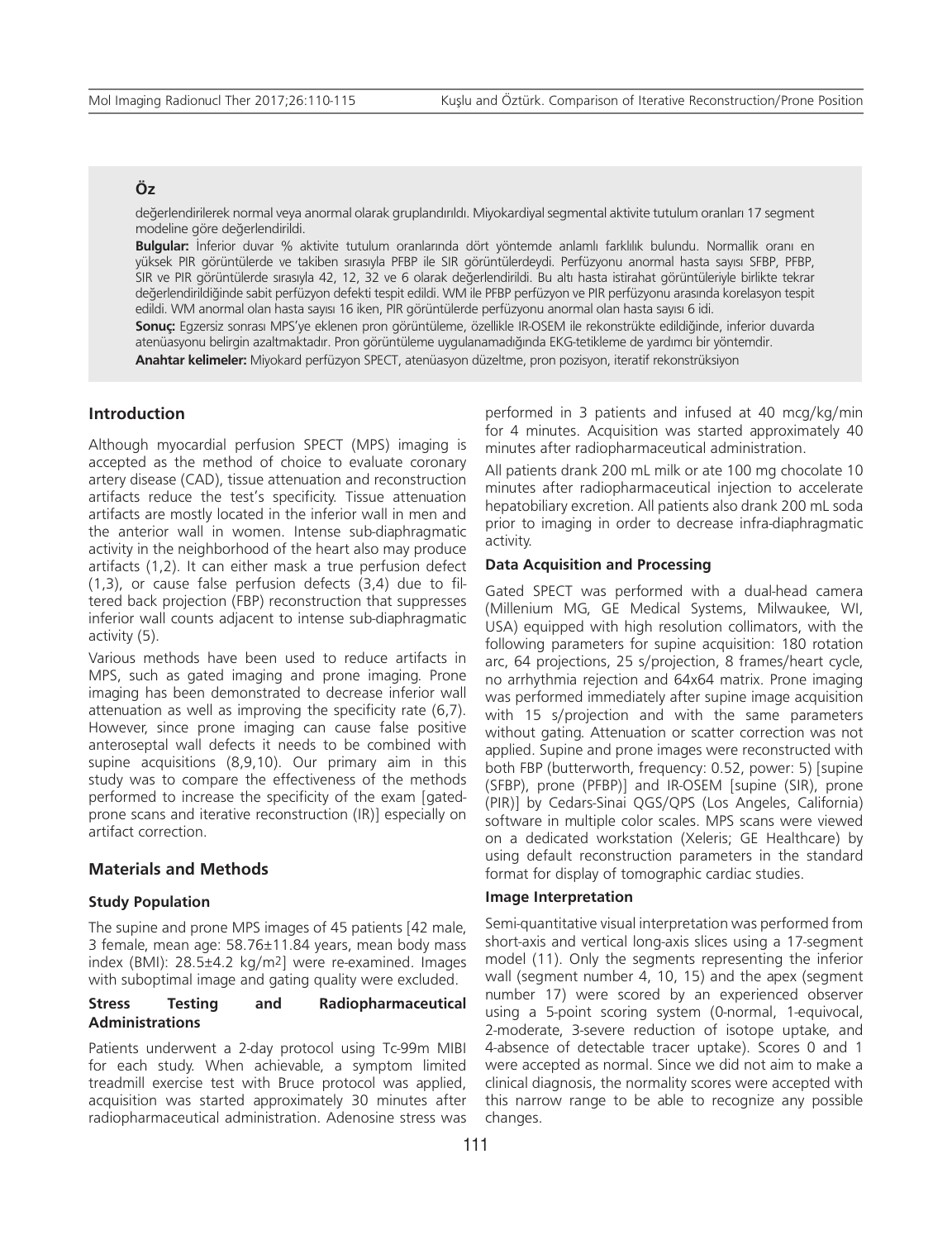Quantitative myocardial isotope uptake percentages of all myocardial segments were obtained from the 17 segment bullseye model.

Visual wall motion (WM) [6-point scoring system (0-normal, 1-mild hypokinesia, 2-moderate hypokinesia, 3-severe hypokinesia, 4-akinesia, 5-dyskinesia)], and wall thickening (WT) [4-point scoring system (0-normal, 1-mild, 2-moderate to severe, 3-absent)] scoring of the inferior wall and apical segments was made only in supine images that allowed electrocardiography (ECG) gating (11).

## **Statistical Analysis**

All continuous variables were expressed as mean±SD. Repeated measures variant analysis was used to compare semi-quantitative interpretations (p<0.05), McNemar analysis was used to compare normalcy rates (p<0.05). Friedmann tests and correlation analysis was used to compare differences (SPSS Software, Version 20.0; SPSS Inc., Chicago, Illinois).

# **Results**

#### **Patient Demographic Characteristics**

There was a heterogeneous patient population regarding the likelihood of CAD; however mostly low likelihood of disease.

The differences of % tracer uptakes of all myocardial segments: In the inferior wall segments the difference (between % tracer uptakes) were significant in terms of all variables (p<0.01). In the apical segment (Seg. No. 17), the difference between SFBP, SIR and PIR in terms of % tracer uptakes were also significant (p=0.000), but not significant in PFBP and SIR images (p=0.314) (Table 1). In the anterior and septal wall segments the difference between PFBP and SIR in terms of % tracer uptakes was not significant similar to the apex, except segment 14 that indicates the septum in the short axis image of the apical section. Hereby PFBP and PIR counts were similar (p=0.405). Within the lateral wall segments, there were no differences between SFBP and SIR, PFB and PIR in terms of % tracer uptakes, except segment 16 that indicates the lateral wall in the short axis

**Table 1. Mean ± standard deviations and comparisons of the % tracer activities of the inferior wall and apical segments**

| <b>Mean</b><br>$±$ SD | Seg.<br><b>No. 4</b> | Seg.<br><b>No. 10</b> | Seg.<br><b>No. 15</b> | Seg.<br><b>No. 17</b> |
|-----------------------|----------------------|-----------------------|-----------------------|-----------------------|
| <b>SFBP</b>           | $34.0 \pm 5.68$      | $5771+555$            | 67 31 + 7 08          | 71 57 + 947           |
| <b>SIR</b>            | $3817 + 69$          | $6171+677*$           | $70.31 + 7.25$        | 76 33+9 75**          |
| <b>PFBP</b>           |                      | 43.44±7.2 67.76±7.78* | 74 33+7 81            | 74 07+10 42**         |
| <b>PIR</b>            | $48.04 \pm 7.1$      | 73.76±7.72            | 76.89±7.38            | 78.13±10.15           |

\*p=0.001, \*\*p=0.314, SD: Standard deviation

image of the apical section and in segment 17 that indicates the apex in only SFBP and SIR (p=0.404).

The results of the semi-quantitative perfusion interpretations of the inferior wall and apical segments: There were 42, 32, 12 and 6 patients who were evaluated as abnormal in SFBP, SIR, PFBP, and PIR images, respectively. Thus, the highest normalcy rate was in PIR images with 86.7%, followed by PFBP images with 73.3%, and SIR images with 28.9% (Figure 1, Table 2). The differences between the groups in terms of normalcy rates were significant (p<0.05). The rest images of the 6 patients who have been evaluated as abnormal in stress PIR images were re-evaluated and the summed difference scores were calculated to be '0', which indicates a fixed perfusion defect.

There were 29 (64.4%) and 11 patients (24.4%) that normal regional WM and WT, respectively, as the WM and WT interpretations were made semi-quantitatively only in inferior and apical segments (Figure 1). In daily practice, we evaluate myocardial functions often while interpreting a patient's images. To compare the differences and consider the similarities of the methods, we performed a correlation analysis between functional data, prone FBP and IR-OSEM. There was a significant but weak correlation between WM and PFBP (p=0.008, r=0.392), and a significant and moderate correlation between WM and PIR images (p=0.000, r=0.528) (Table 3). Although there were 16 patients with abnormal WM, perfusion was considered as abnormal in only 6 patients in PIR. There was also a significant but weak correlation between WT and SIR images (p=0.031, r=0.322) (Table 3). When we compared WM and WT scores with the related perfusion scores in the segment base; the most powerful correlations were detected between WT and PFBP Seg. No. 17 (p=0.000, r=0.863), SIR Seg. No. 15 (p=0.000, r=0.744), SFBP Seg. No. 15 (p=0.000, r=0.706), as well as between WM and



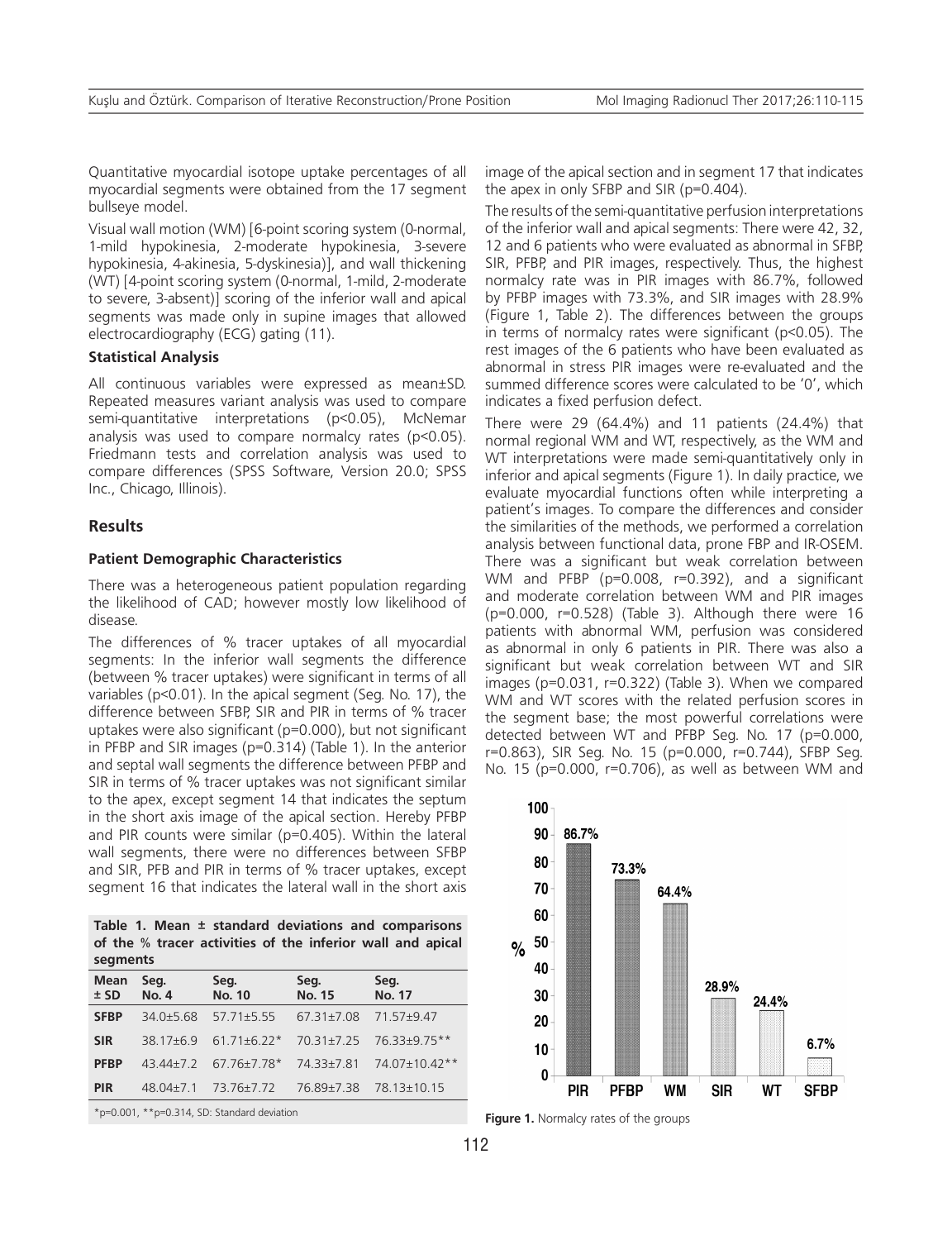SFBP Seg. No. 17 (p=0.000, r=0.626), and PIR Seg. No.15 (p=0.000, r=0.588) (Table 4).

# **Discussion**

Our study is thought to be unique in comparing different methods being used to detect attenuation artifacts of the inferior wall (supine vs. prone positioning, IR-OSEM vs FBP and ECG gating methods) in MPS. Images included in this study were the patients' with supine gated MPS which have inferior wall perfusion abnormality, requiring prone

**Table 2. Comparison of the normalcy rates between groups (McNemar, p<0.05)**

|             |             | <b>SIR</b>     |             | р     |
|-------------|-------------|----------------|-------------|-------|
|             |             | N              | A           |       |
|             | N           | $\overline{2}$ | 1           |       |
| <b>SFBP</b> | A           | 11             | 31          | 0.006 |
|             | PIR         |                |             |       |
|             | N           | 3              | $\mathbf 0$ |       |
| <b>SFBP</b> | A           | 36             | 6           | 0.000 |
|             | <b>SIR</b>  |                |             |       |
|             | N           | 12             | 21          |       |
| <b>PFBP</b> | A           | $\mathbf{1}$   | 11          | 0.000 |
|             | PIR         |                |             |       |
|             | N           | 33             | $\mathbf 0$ |       |
| <b>PFBP</b> | A           | 6              | 6           | 0.031 |
|             | <b>PFBP</b> |                |             |       |
|             | N           | 3              | $\mathbf 0$ |       |
| <b>SFBP</b> | A           | 30             | 12          | 0.000 |
|             | <b>PIR</b>  |                |             |       |
|             | N           | 13             | $\mathbf 0$ |       |
| <b>SIR</b>  | A           | 26             | 6           | 0.000 |

imaging. The primary aim of this study was to compare the supine images with prone images in two different projection methods (FBP and IR-OSEM) with a secondary aim to correlate this data with functional scores.

In this study, the percentage of inferior wall segments tracer activities were significantly high in PIR, followed by PFBP (p<0.01). Normalcy rates were also the highest in PIR (86.7%) followed by PFBP images (73.3%). Among regional WM and thickening assessments of the inferior wall and apex, the performance of the WM scores was better than the thickening scores (normalcy rates 64.4%

**Table 4. Correlation analysis of wall motion and wall thickening scores according to segments (p<0.05 Spearman)**

| p<0.05, Spearman                                   |             |       | <b>WM</b> | <b>WT</b> |       |  |
|----------------------------------------------------|-------------|-------|-----------|-----------|-------|--|
|                                                    |             | r     | p         | r         | p     |  |
| <b>SFBP</b>                                        | Seg. No. 4  | 0.072 | 0.271     | 0.000     | 0.558 |  |
|                                                    | Seg. No. 10 | 0.000 | 0.496     | 0.000     | 0.654 |  |
|                                                    | Seg. No. 15 | 0.000 | 0.504     | 0.000     | 0.706 |  |
|                                                    | Seg. No. 17 | 0.000 | 0.626     | 0.066     | 0.276 |  |
| <b>PFBP</b>                                        | Seg. No. 4  | 0.005 | 0.424     | 0.008     | 0.391 |  |
|                                                    | Seg. No. 10 | 0.062 | 0.281     | 0.112     | 0.240 |  |
|                                                    | Seg. No. 15 | 0.000 | 0.500     | 0.002     | 0.440 |  |
|                                                    | Seg. No. 17 | 0.005 | 0.415     | 0.000     | 0.863 |  |
| <b>SIR</b>                                         | Seg. No. 4  | 0.013 | 0.368     | 0.000     | 0.553 |  |
|                                                    | Seg. No. 10 | 0.009 | 0.385     | 0.001     | 0.497 |  |
|                                                    | Seg. No. 15 | 0.000 | 0.588     | 0.000     | 0.744 |  |
|                                                    | Seg. No. 17 | 0.000 | 0.526     | 0.013     | 0.367 |  |
| <b>PIR</b>                                         | Seg. No. 4  | 0.021 | 0.344     | 0.018     | 0.350 |  |
|                                                    | Seg. No. 10 | 0.010 | 0.378     | 0.041     | 0.306 |  |
|                                                    | Seg. No. 15 | 0.000 | 0.716     | 0.000     | 0.584 |  |
|                                                    | Seg. No. 17 | 0.001 | 0.478     | 0.000     | 0.646 |  |
| WM: Wall motion, WT: Wall thickening, Seg: Segment |             |       |           |           |       |  |

N: Normal, A: Abnormal, p: p value

**Table 3. Distribution of the number of patients according to wall motion and wall thickening scores considered as normal/ abnormal and their statistical comparisons (**χ**2, p<0.05)**

|                  |                | <b>WM</b>      |              |                                   | <b>WT</b>                |             |                |             |                          |
|------------------|----------------|----------------|--------------|-----------------------------------|--------------------------|-------------|----------------|-------------|--------------------------|
|                  |                | N              | $\mathsf{A}$ | $p(x^2)$                          | Corr. (Pearson)          | $\mathbf N$ | A              | $p(x^2)$    | Corr. (Pearson)          |
| <b>SFBP</b>      | N              | 3              | 0            | 0.183                             | $p=0.191$<br>$r = 0.199$ |             | $\overline{2}$ | 0.711       | $p=0.718$<br>$r = 0.055$ |
| <b>Perfusion</b> | A              | 26             | 16           |                                   |                          | 10          | 32             |             |                          |
| <b>PFBP</b>      | N              | 25             | 8            | 0.009<br>$p=0.008$<br>$r = 0.392$ |                          | 10          | 13             | 0.129       | $p=0.135$<br>$r = 0.226$ |
| <b>Perfusion</b> | $\overline{A}$ | $\overline{4}$ | 8            |                                   |                          |             | 11             |             |                          |
| <b>SIR</b>       | $\mathsf{N}$   | 10             | 3            | 0.265                             | $p=0.275$                | 6           |                | 0.031       | $p=0.031$                |
| <b>Perfusion</b> | $\overline{A}$ | 19             | 13           |                                   | $r = 0.166$              | 5           | 27             |             | $r = 0.322$              |
| <b>PIR</b>       | N              | 29             | 10           | 0.000                             | $p=0.000$                | 10          | 29             | 0.634       | $p=0.643$                |
| <b>Perfusion</b> | $\overline{A}$ | $\overline{0}$ | 6            | $r = 0.528$                       |                          | 5           |                | $r = 0.071$ |                          |

WM: Wall motion, WT: Wall thickening, N: Normal, A: Abnormal, Corr.: Correlation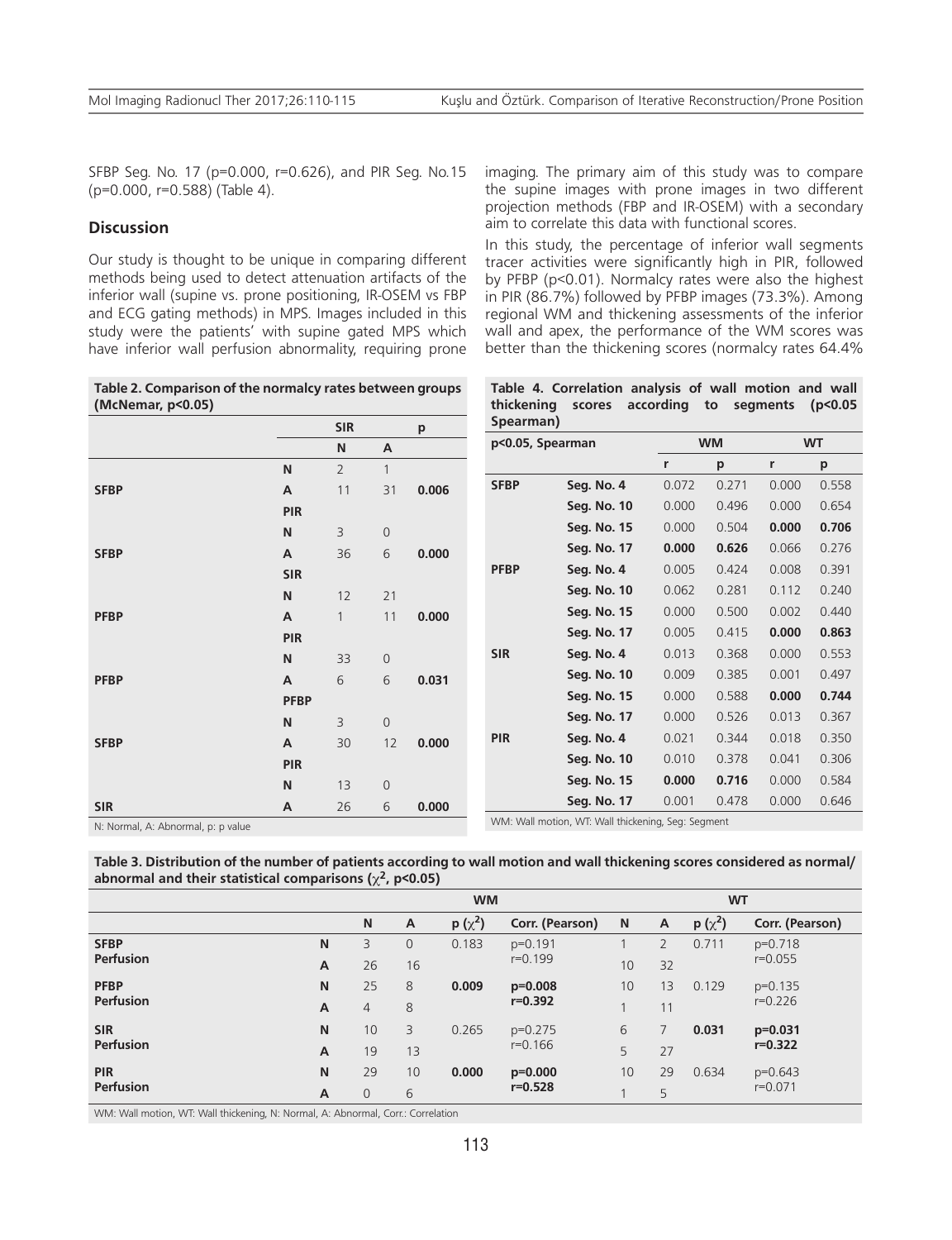vs 24.4%, respectively). The correlation was significant but poor between WM and PFBP (p=0.008, r=0.392), while there was a significant and moderate correlation between WM and PIR images (p=0.000, r=0.528). The results indicate that prone imaging and IR-OSEM reconstruction have similar impacts on the % tracer uptake by the anterior and septal walls, prone imaging with statistically insignificant higher count rates. However, prone imaging significantly increases the counts of the lateral wall. Count rates of the segments were higher in IR-OSEM as compared to FBP, and in prone images as compared to supine images. Nevertheless, the highest counts were obtained from PIR images in all segments except in segment No. 16.

One of the most common problems with perfusion SPECT is the decrease in the radiotracer uptake due to several artifacts, thus reducing its specificity rate in detecting CAD. Various methods have been suggested to overcome this obstacle.

Katayama et al. (12) reported the sensitivity rate of the supine stress-rest Tl-201 images to be higher than stresscombined supine-prone images (77% vs 55%). However, prone imaging has been shown to improve the accuracy of diagnosing CAD of the inferior wall (71% vs 83%). Some authors have suggested that prone imaging improved the accuracy for diagnosing CAD without decreasing the sensitivity rate (7,10,12).

Reconstruction with IR-OSEM enabled reduction in attenuation correction (AC), thus provided modest improvement in the diagnostic accuracy. When AC (IR  $+$ AC) was added, a good correlation with PET in diagnostic accuracy was obtained as well as in stress perfusion scores (13). Qutub et al. (13) evaluated a new RR reconstruction algorithm for equivocal SPECT MPS. IR showed better results than FBP with the frequency of ''perceived'' nonequivocal studies. Bai et al. (14) have shown that OSEM significantly decreased the count-loss artifact in both the inferior and posterior walls.

Evaluation of left ventricular functional parameters from gated scans with cinematic display mode increases the diagnostic accuracy, hereby, true perfusion defects can be separated from the artifactual defects (15). Our findings were in accordance with these results, the normalcy rate increased to 64.4% with WM analysis in this study. However, it should be taken into account that in case of subendocardial infarction, a true myocardial perfusion defect can be false-negatively interpreted as soft-tissue attenuation since there may not be any functional abnormalities (16).

Another technique that has been shown to reduce this problem is nonuniform AC, unfortunately requires specialized hardware and software and, in some implementations, may overcorrect the inferior wall, leading to lower sensitivity for detection of a true perfusion defect (17,18).

In their study on comparing computed tomography-based AC vs. prone scanning, Malkerneker et al. (19) reported that prone imaging added to a supine imaging with and without AC did not significantly reduce the equivocal evaluation numbers. Prone imaging and AC were more helpful in men as compared to women. However, they used FBP for supine and OSEM for AC images.

Although prone imaging requires additional acquisition time, it is easy to perform since it does not require any dedicated system/software. The prone posture itself displaces the diaphragm downward, thus reducing diaphragmatic attenuation. In addition, it enables the heart to come closer to the imaging table, indirectly limiting patient movement during acquisition (6,7,20,21). Patients with inferior wall perfusion abnormality on normal prone images have been shown to have an excellent and comparable prognosis to patients with normal supine alone myocardial perfusion (10). Supine imaging is advised as the ''standard'' imaging protocol for MPS by ASNC. In case of suspicion, combined protocols followed by post-stress prone imaging can be a useful ''option'' to differentiate perfusion abnormalities caused by artifacts (22).

Several studies reported that prone imaging increased false positive anteroseptal and lateral wall defects (7,23). Slomka et al. (9) reported no difference in normalcy rates between prone and supine acquisitions in women. Our study findings also did not support aforementioned studies. In our study, the count rates were higher in IR-OSEM than FBP, and in prone images than supine images. However, the highest counts were obtained from PIR images in all segments except segment No. 16. To the best of our knowledge, there are no studies evaluating the effect of IR-OSEM methods on myocardial perfusion. This study needs to be improved by including coronary angiography (CAG) results to evaluate the sensitivity, specificity, negative and positive predictive values of these methods.

## **Study Limitations**

We did not compare the diagnostic accuracy of SPECT MPS with CAG. This is a small, single center study. Though few patients had subsequent invasive CAG and therefore anatomical data does not exist to compare.

Due to the low number of female patients, gender difference could not be evaluated.

We didn't compare the effect of mean BMI, since we think obese patients were more likely to be interpreted as equivocal. Nevertheless, it has been shown that BMI does not significantly effect equivocal interpretation numbers (19).

Semi-quantitatively, we focused on inferior defects. However, it has been shown that most perfusion defects are located in the inferior wall in men, and to a lesser extent in the anterior wall in women (19).